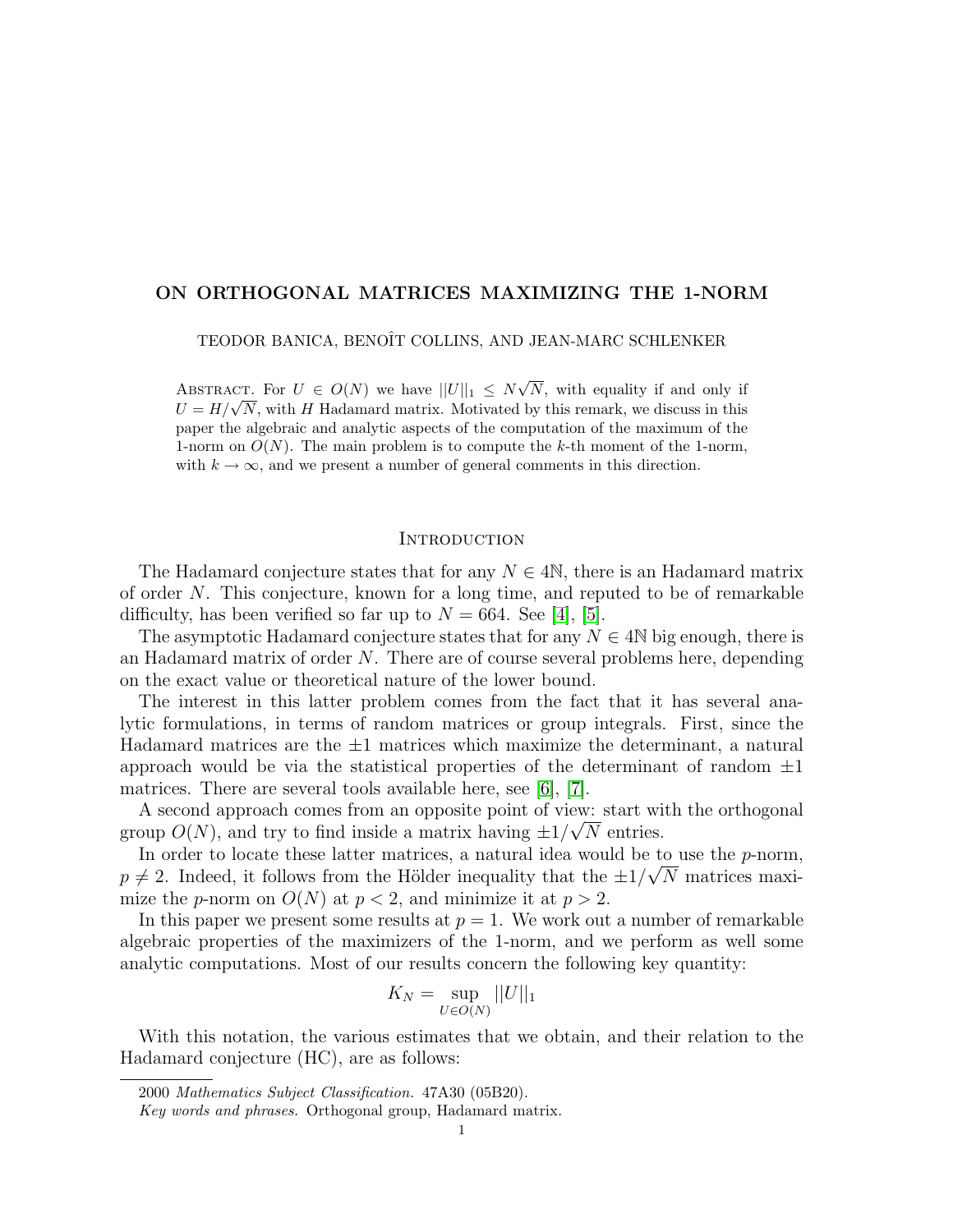| 'Type                                                           | Estimate                  | Comment                 |
|-----------------------------------------------------------------|---------------------------|-------------------------|
| Cauchy-Schwarz                                                  | $K_N = N\sqrt{N}$         | Equivalent to HC at $N$ |
| Cauchy-Schwarz, improved $  K_N \geq N\sqrt{N} - 1/(N\sqrt{N})$ |                           | Equivalent to HC at $N$ |
| Elementary                                                      | $K_N \ge (N-4.5)\sqrt{N}$ | Implied by HC           |
| Spherical integral                                              | $K_N > 0.797 N \sqrt{N}$  | True                    |

In addition, we prove that we have  $K_3 = 5$ : an elementary result about the usual  $3 \times 3$  matrices, whose proof is non-trivial, and which seems to be unknown.

The estimate in the last row comes by computing the average over  $O(N)$  of the 1-norm. In general, the problem is to compute the  $k$ -th moment of the 1-norm:

$$
I_k = \int_{O(N)} ||U||_1^k dU
$$

Indeed, since  $K_N = \lim_{k \to \infty} I_k^{1/k}$  $\mathbf{k}^{1/k}$ , a good knowledge of  $I_k$  would allow in principle to derive fine estimates on  $K_N$ , in the spirit of those in the first rows of the table. The point, however, is that the computation of  $I_k$  is a highly non-trivial task.

Summarizing, we obtain in this paper some evidence for the existence of an "analytic approach" to the Hadamard conjecture. We do not know if this approach can lead to concrete results, but we intend to further pursue it in a forthcoming paper [\[1\]](#page-16-4), where we will investigate the various terms appearing in the expansion of  $I_k$ :

$$
I_k = \sum_{i_1...i_k} \sum_{j_1...j_k} \int_{O(N)} |U_{i_1j_1} \dots U_{i_kj_k}| dU
$$

Finally, let us mention that some more piece of evidence for an analytic approach to the "Hadamard matrix count" comes from the "magic square count" performed by Diaconis and Gamburd in [\[3\]](#page-16-5). In fact, the ultimate dream would be that an analytic formula not only gives the existence of Hadamard matrices, but also counts them.

The paper is organized as follows: in 1-2 we discuss the basic problematics, in 3-4 we use various methods from the calculus of variations, and in 5-6 we use a number of integration techniques. The final sections, 7-8, contain a few concluding remarks.

Acknowledgements. The work of T.B. and B.C. was supported by the ANR grants "Galoisint" and "Granma". T.B. and J.-M.S. would like to thank the University of Ottawa, where part of this work was done, for its warm hospitality and support.

## 1. General considerations

An Hadamard matrix is a matrix  $H \in M_N(\pm 1)$ , whose rows are pairwise orthogonal. It is known that if an Hadamard matrix exists, then  $N = 2$  or  $4|N$ .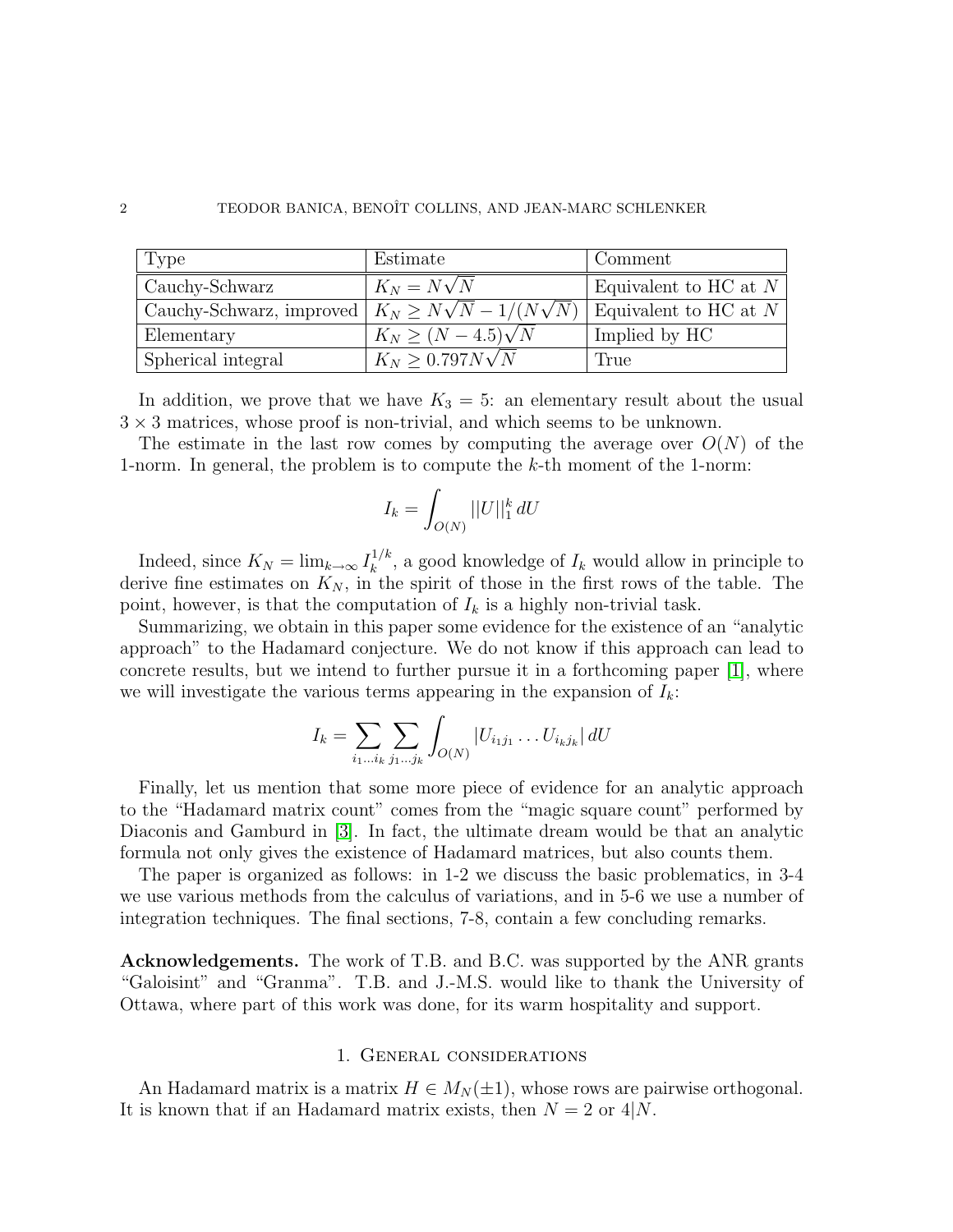It is conjectured that the Hadamard matrices of order  $N$  exist, for any  $4|N$ . In what follows we will take this conjecture for granted, in the sense that we will avoid the problems solved by it, and we will basically restrict attention to the case  $4/N$ .

Needless to say, our interest in the problems investigated below comes precisely from the Hadamard conjecture: that we don't attempt, however, to solve here.

e Hadamard conjecture: that we don't attempt, nowever, to solve nere.<br>If H is Hadamard, it follows from definitions that  $U = H/\sqrt{N}$  is orthogonal. Observe that by changing a row of H, we may assume  $U \in SO(N)$ .

The 1-norm of a square matrix  $U \in M_N(\mathbb{R})$  is given by:

$$
||U||_1 = \sum_{ij=1}^{N} |U_{ij}|
$$

Our starting point is the following observation.

**Proposition 1.1.** For  $U \in O(N)$  we have  $||U||_1 \leq N$ √ N, with equality if and only if **Proposition 1.1.** For  $U \in U(N)$  we have  $||U||$ <br> $U = H/\sqrt{N}$ , for a certain Hadamard matrix H.

Proof. We use the Cauchy-Schwarz inequality:

$$
\sum_{ij=1}^{N} 1 \cdot |U_{ij}| \le \left(\sum_{ij=1}^{N} 1^2\right)^{1/2} \left(\sum_{ij=1}^{N} U_{ij}^2\right)^{1/2}
$$

The left term term being  $||U||_1$  and the right term being N √ N, this gives the estimate. Moreover, the equality holds when the numbers  $|U_{ij}|$  are proportional, and since the sum of squares of these numbers is  $N^2$ , we conclude that we have equality if and only if  $|U_{ij}| = 1/\sqrt{N}$ , i.e. if and only if  $H = \sqrt{N}U$  is Hadamard.

This suggests the following problem.

**Problem 1.2.** For  $N > 2$  not multiple of 4, what are the matrices  $U \in O(N)$  which maximize the 1-norm on  $O(N)$ ?

It is not clear for instance what happens with these matrices when N varies. Another question is whether the extremum value is computable or not. And so on.

The above problem is invariant under the following equivalence relation.

**Definition 1.3.** Two matrices  $U, V \in O(N)$  are called equivalent if one can pass from one to the other by permuting the rows and columns, or by multiplying them by  $-1$ .

Observe in particular that by multiplying a single row with a  $-1$ , we can assume that our matrix maximizing the 1-norm is in  $SO(N)$ .

# 2. A sharp estimate

At  $N = 3$  we have the following remarkable result.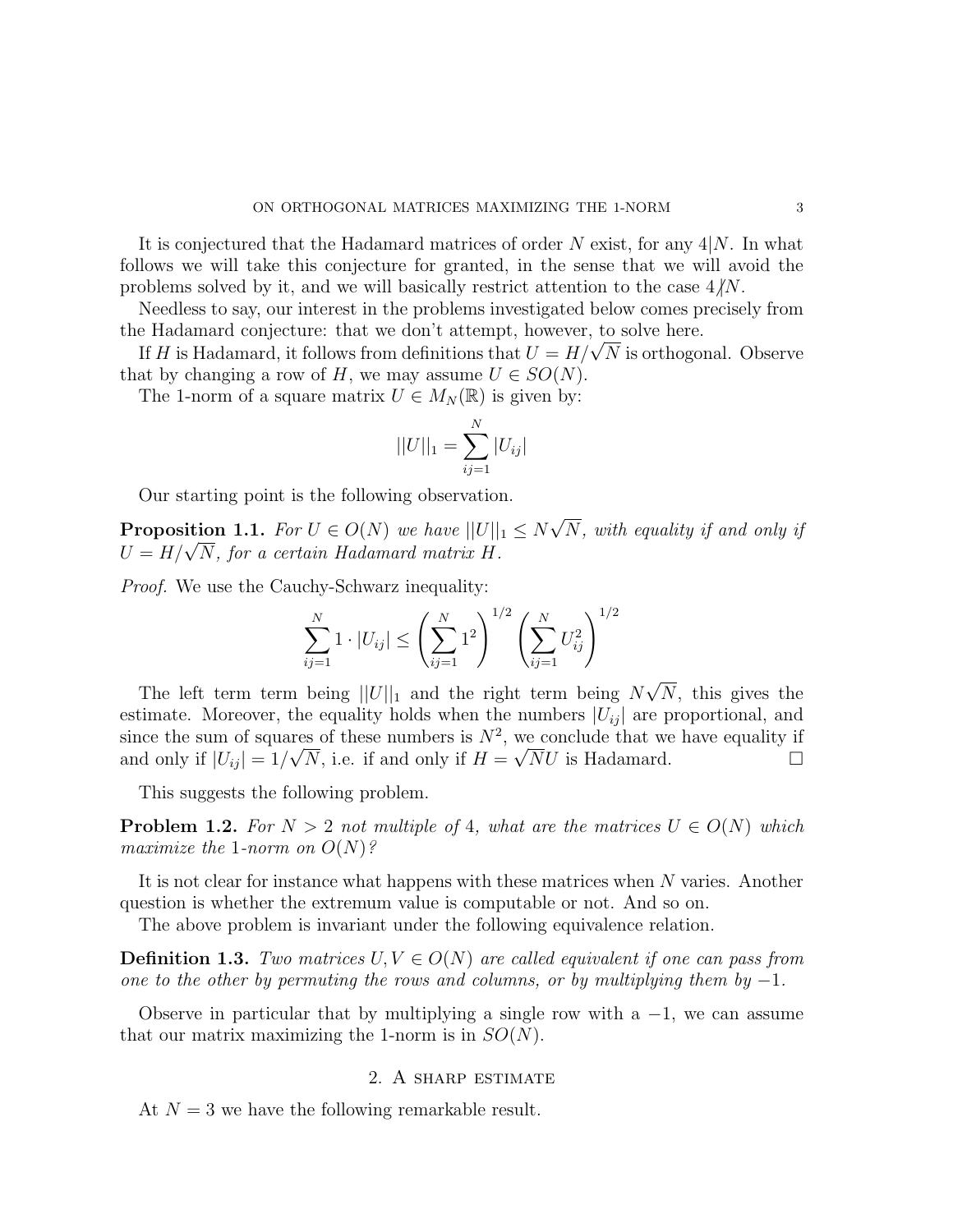**Theorem 2.1.** For  $U \in O(3)$  we have  $||U||_1 \leq 5$ , and this estimate is sharp.

Proof. According to the general remarks in the end of the previous section, we can assume that we have  $U \in SO(3)$ . We use the Euler-Rodrigues formula:

$$
U = \begin{pmatrix} x^2 + y^2 - z^2 - t^2 & 2(yz - xt) & 2(xz + yt) \\ 2(xt + yz) & x^2 + z^2 - y^2 - t^2 & 2(zt - xy) \\ 2(yt - xz) & 2(xy + zt) & x^2 + t^2 - y^2 - z^2 \end{pmatrix}
$$

Here  $(x, y, z, t) \in S^3$  come from the double cover  $SU(2) \rightarrow SO(3)$ . Now in order to obtain the estimate, we linearize. We must prove that for any  $x, y, z, t \in \mathbb{R}$  we have:

$$
|x^{2} + y^{2} - z^{2} - t^{2}| + |x^{2} + z^{2} - y^{2} - t^{2}| + |x^{2} + t^{2} - y^{2} - z^{2}|
$$
  
+2(|yz - xt| + |xz + yt| + |xt + yz| + |zt - xy| + |yt - xz| + |xy + zt|)  

$$
\leq 5(x^{2} + y^{2} + z^{2} + t^{2})
$$

The problem being symmetric in  $x, y, z, t$ , and invariant under sign changes, we may assume that we have  $x \ge y \ge z \ge t \ge 0$ . Now if we look at the 9 absolute values in the above formula, in 7 of them the sign is known, and in the remaining 2 ones the sign is undetermined. More precisely, the inequality to be proved is:

$$
(x^{2} + y^{2} - z^{2} - t^{2}) + (x^{2} + z^{2} - y^{2} - t^{2}) + |x^{2} + t^{2} - y^{2} - z^{2}|
$$
  
+2(|yz - xt| + (xz + yt) + (xt + yz) + (xy - zt) + (xz - yt) + (xy + zt))  

$$
\leq 5(x^{2} + y^{2} + z^{2} + t^{2})
$$

After simplification and rearrangement of the terms, this inequality reads:

$$
|x^{2} + t^{2} - y^{2} - z^{2}| + 2|xt - yz| \le 3x^{2} + 5y^{2} + 5z^{2} + 7t^{2} - 4xy - 4xz - 2xt - 2yz
$$

In principle we have now 4 cases to discuss, depending on the possible signs appearing at left. It is, however, easier to proceed simply by searching for the optimal case.

First, by writing  $y = \alpha + \varepsilon$ ,  $z = \alpha - \varepsilon$  and by making  $\varepsilon$  vary over the real line, we see that the optimal case is when  $\varepsilon = 0$ , hence when  $y = z$ .

The case  $y = z = 0$  or  $y = z = \infty$  being clear (and not sharp) we can assume that we have  $y = z = 1$ . Thus we must prove that for  $x \ge 1 \ge t \ge 0$  we have:

$$
|x^2 + t^2 - 2| + 2|xt - 1| \le 3x^2 + 8 + 7t^2 - 8x - 2xt
$$

In the case  $xt \geq 1$  we have  $x^2 + t^2 \geq 2$ , and the inequality becomes  $2xt + 4x \leq$  $x^2 + 3t^2 + 6$ , true. In the case  $xt \le 1, x^2 + t^2 \le 2$  we get  $x^2 + 1 + 2t^2 \ge 2x$ , true again. In the remaining case  $xt \leq 1, x^2 + t^2 \geq 2$  we get  $x^2 + 4 + 3t^2 \geq 4x$ , true again.

This finishes the proof of the estimate. Now regarding the maximum, according to the above discussion this is attained at  $(xyzt) = (1110)$  or at  $(xyzt) = (2110)$ , plus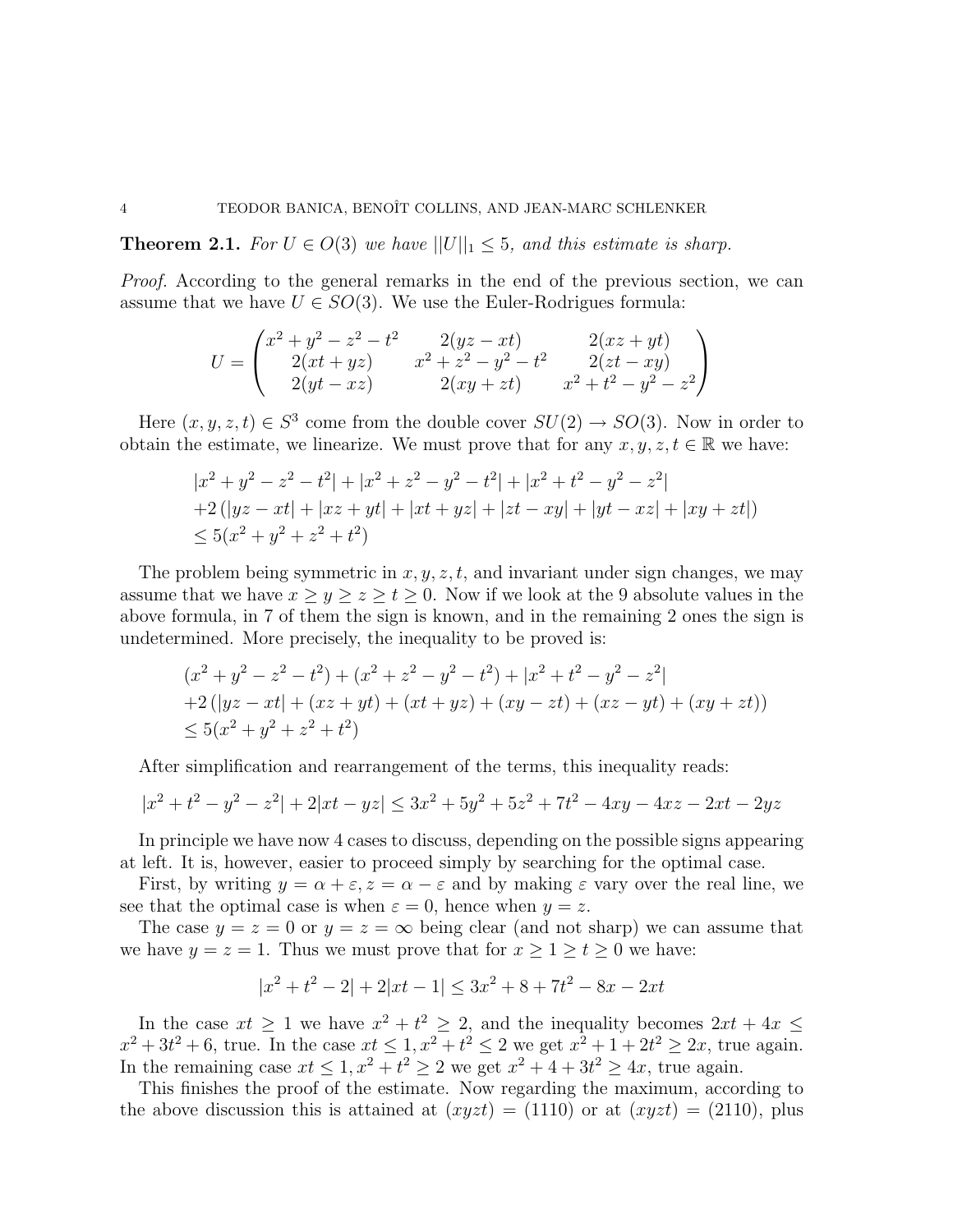permutations. The corresponding matrix is, modulo permutations:

$$
A = \frac{1}{3} \begin{pmatrix} 1 & 2 & 2 \\ 2 & 1 & -2 \\ -2 & 2 & -1 \end{pmatrix}
$$

For this matrix we have indeed  $||A||_1 = 5$ , and we are done.

# 3. Local maximizers

In this section we find an abstract characterization of the orthogonal matrices locally maximizing the 1-norm. We begin with some lemmas.

**Lemma 3.1.** If  $U \in O(N)$  locally maximizes the 1-norm, then  $U_{ij} \neq 0$  for any i, j.

*Proof.* Assume that  $U$  has a 0 entry. By permuting the rows we can assume that this 0 entry is in the first row, having under it a nonzero entry in the second row.

We denote by  $U_1, \ldots, U_N$  the rows of U. By permuting the columns we can assume that we have a block decomposition of the following type:

$$
\begin{pmatrix} U_1 \\ U_2 \end{pmatrix} = \begin{pmatrix} 0 & 0 & Y & A & B \\ 0 & X & 0 & C & D \end{pmatrix}
$$

Here  $X, Y, A, B, C, D$  are certain vectors with nonzero entries, with  $A, B, C, D$  chosen such that each entry of  $A$  has the same sign as the corresponding entry of  $C$ , and each entry of B has sign opposite to the sign of the corresponding entry of D.

Our above assumption states that  $X$  is not the null vector.

For  $t > 0$  small consider the matrix  $U(t)$  obtained by rotating by t the first two rows of  $U$ . In row notation, this matrix is given by:

$$
U(t)=\begin{pmatrix} \cos t & \sin t & & \\ -\sin t & \cos t & & \\ & & 1 & \\ & & & \ddots \\ & & & & 1 \end{pmatrix} \begin{pmatrix} U_1 \\ U_2 \\ U_3 \\ \cdots \\ U_N \end{pmatrix}=\begin{pmatrix} \cos t \cdot U_1+\sin t \cdot U_2 \\ -\sin t \cdot U_1+\cos t \cdot U_2 \\ U_3 \\ \cdots \\ U_N \end{pmatrix}
$$

We make the convention that the lower-case letters denote the 1-norms of the corresponding upper-case vectors. According to the above sign conventions, we have:

$$
||U(t)||_1 = ||\cos t \cdot U_1 + \sin t \cdot U_2||_1 + || - \sin t \cdot U_1 + \cos t \cdot U_2||_1 + \sum_{i=3}^{N} u_i
$$
  
= 
$$
(\cos t + \sin t)(x + y + b + c) + (\cos t - \sin t)(a + d) + \sum_{i=3}^{N} u_i
$$
  
= 
$$
||U||_1 + (\cos t + \sin t - 1)(x + y + b + c) + (\cos t - \sin t - 1)(a + d)
$$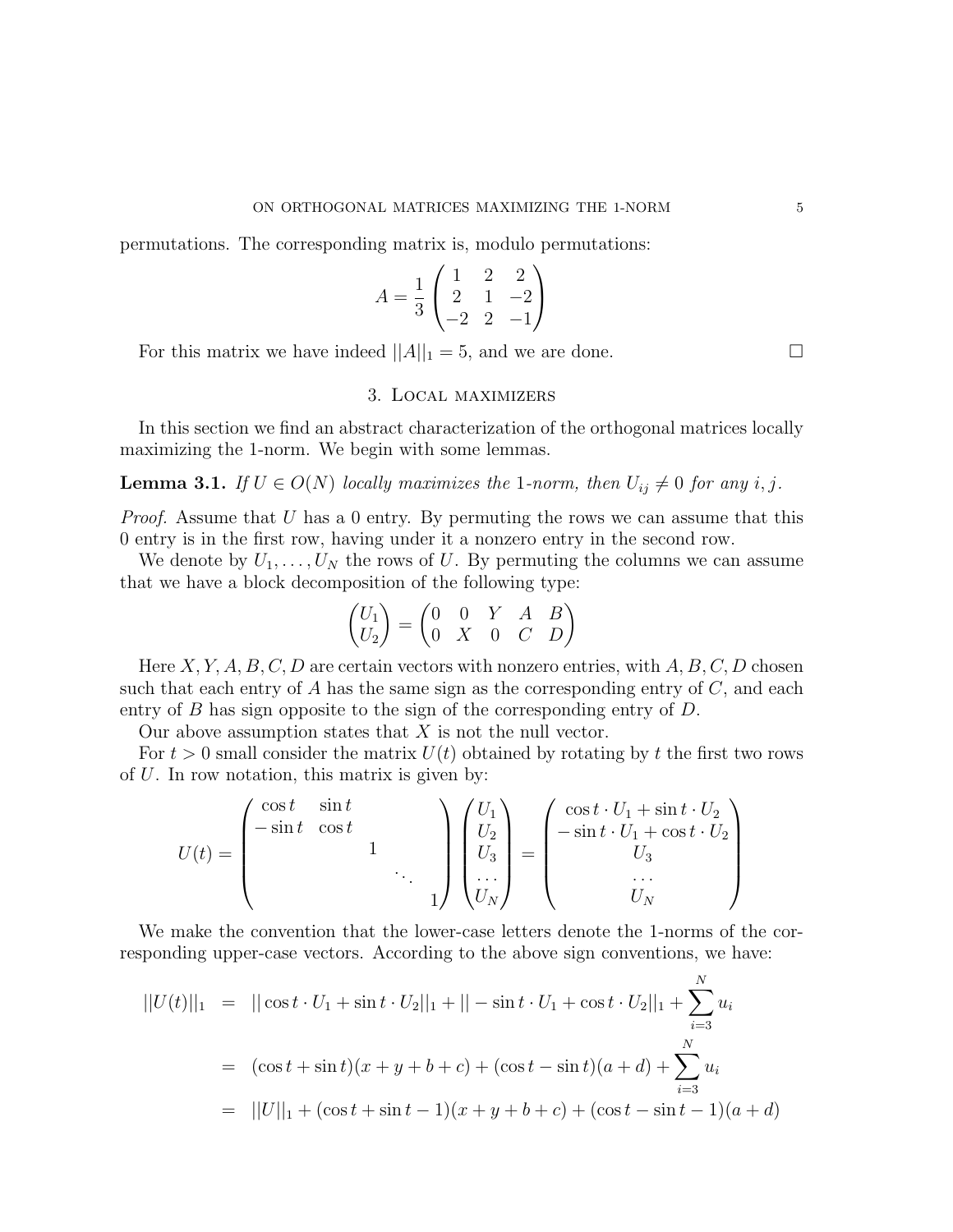By using  $\sin t = t + O(t^2)$  and  $\cos t = 1 + O(t^2)$  we get:

$$
||U(t)||_1 = ||U||_1 + t(x + y + b + c) - t(a + d) + O(t^2)
$$
  
= 
$$
||U||_1 + t(x + y + b + c - a - d) + O(t^2)
$$

In order to conclude, we have to prove that  $U$  cannot be a local maximizer of the 1norm. This will basically follow by comparing the norm of U to the norm of  $U(t)$ , with  $t > 0$  small or  $t < 0$  big. However, since in the above computation it was technically convenient to assume  $t > 0$ , we actually have three cases:

Case 1:  $b + c > a + d$ . Here for  $t > 0$  small enough the above formula shows that we have  $||U(t)||_1 > ||U||_1$ , and we are done.

Case 2:  $b + c = a + d$ . Here we use the fact that X is not null, which gives  $x > 0$ . Once again for  $t > 0$  small enough we have  $||U(t)||_1 > ||U||_1$ , and we are done.

Case 3:  $b + c < a + d$ . In this case we can interchange the first two rows of U and restart the whole procedure: we fall in Case 1, and we are done again.  $\Box$ 

**Lemma 3.2.** Let  $S \in M_N(\pm 1)$  and  $U \in O(N)$ .

- (1) U is a critical point of  $F(U) = \sum S_{ij} U_{ij}$  iff  $SU<sup>t</sup>$  is symmetric.
- (2) U is a local maximum of F if and only if  $SU^t > 0$ .

Proof. We use the basic theory of critical points: Lagrange multipliers for the first part, and the Hessian for the second part.

(1) The orthogonal group consists by definition of the zeroes of the following family of polynomials:

$$
A_{ij} = \sum_{k} U_{ik} U_{jk} - \delta_{ij}
$$

We know that U is a critical point of F iff  $dF \in span(dA_{ij})$ . Since  $A_{ij} = A_{ji}$ , this is the same as asking for the existence of a symmetric matrix  $M$  such that:

$$
dF = \sum_{ij} M_{ij} dA_{ij}
$$
  
= 
$$
\sum_{ijk} M_{ij} (U_{ik} dU_{jk} + U_{jk} dU_{ik})
$$
  
= 
$$
\sum_{jk} (MU)_{jk} dU_{jk} + \sum_{ik} (MU)_{ik} dU_{ik}
$$
  
= 
$$
2 \sum_{lk} (MU)_{lk} dU_{lk}
$$

On the other hand, by differentiating the formula of  $F$  we get:

$$
dF = \sum_{lk} S_{lk} dU_{lk}
$$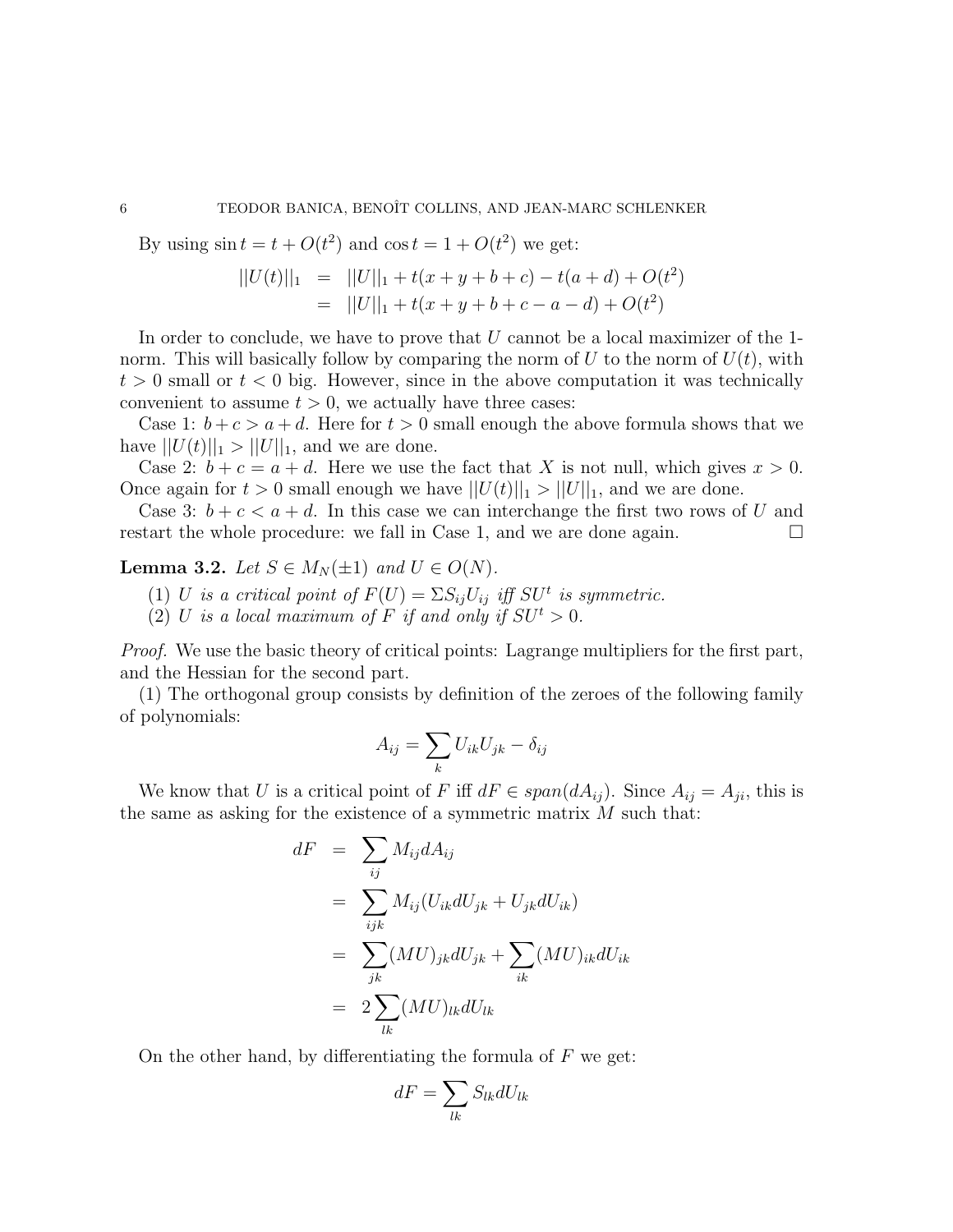We conclude that U is a critical point of F iff there exists a symmetric matrix  $M$ such that  $S = 2MU$ . Now by using the asumption  $U \in O(N)$ , this condition simply tells us that  $M = SU^t/2$  must be symmetric, and we are done.

(2) According to the general theory, the Hessian of F applied to a vector  $X = UY$ with  $Y \in O(N)$ , belonging to the tangent space at  $U \in O(N)$ , is given by:

$$
Hess(F)(X) = \frac{1}{2}Tr(X^t \cdot SU^t \cdot X)
$$
  
= 
$$
\frac{1}{2}Tr(Y^tU^t \cdot SU^t \cdot UV)
$$
  
= 
$$
\frac{1}{2}Tr(Y^t \cdot U^t S \cdot Y)
$$

Thus the Hessian is positive definite when  $U<sup>t</sup>S$  is positive definite, which is the same as saying that  $U(U^tS)U^t = SU^t$  is positive definite.

**Theorem 3.3.** A matrix  $U \in O(N)$  locally maximizes the 1-norm if and only if  $SU^t >$ 0, where  $S_{ij} = sgn(U_{ij})$ .

*Proof.* This follows from Lemma 3.1 and Lemma 3.2.

As a first illustration, in the case  $U = H/\sqrt{N}$  with H Hadamard we have  $S = H$ , and the matrix  $SU^t = HH^t/\sqrt{N} = I_n/\sqrt{N}$  is indeed positive.

In the case of the matrix  $A$  from section 2, the verification goes as follows:

$$
SA^{t} = \frac{1}{3} \begin{pmatrix} 1 & 1 & 1 \\ 1 & 1 & -1 \\ -1 & 1 & -1 \end{pmatrix} \begin{pmatrix} 1 & 2 & -2 \\ 2 & 1 & 2 \\ 2 & -2 & -1 \end{pmatrix} = \frac{1}{3} \begin{pmatrix} 5 & 1 & -1 \\ 1 & 5 & 1 \\ -1 & 1 & 5 \end{pmatrix}
$$

The matrix on the right is indeed positive, its eigenvalues being 1, 2, 2.

One approach to Problem 1.2 would be by first studying the local maximizers of the 1-norm. We have here the following results.

Proposition 3.4. The local maximizers of the 1-norm have the following properties:

- (1) They are stable by tensor product.
- (2) At  $N=2$  they maximize the 1-norm.
- (3) In general, they don't necessarily maximize the 1-norm.

*Proof.* (1) Assume indeed that  $U, V$  maximize the 1-norm, and let  $S, X$  be the corresponding sign matrices. The tensor product is given by  $W_{ia,jb} = U_{ij}V_{ab}$ , with sign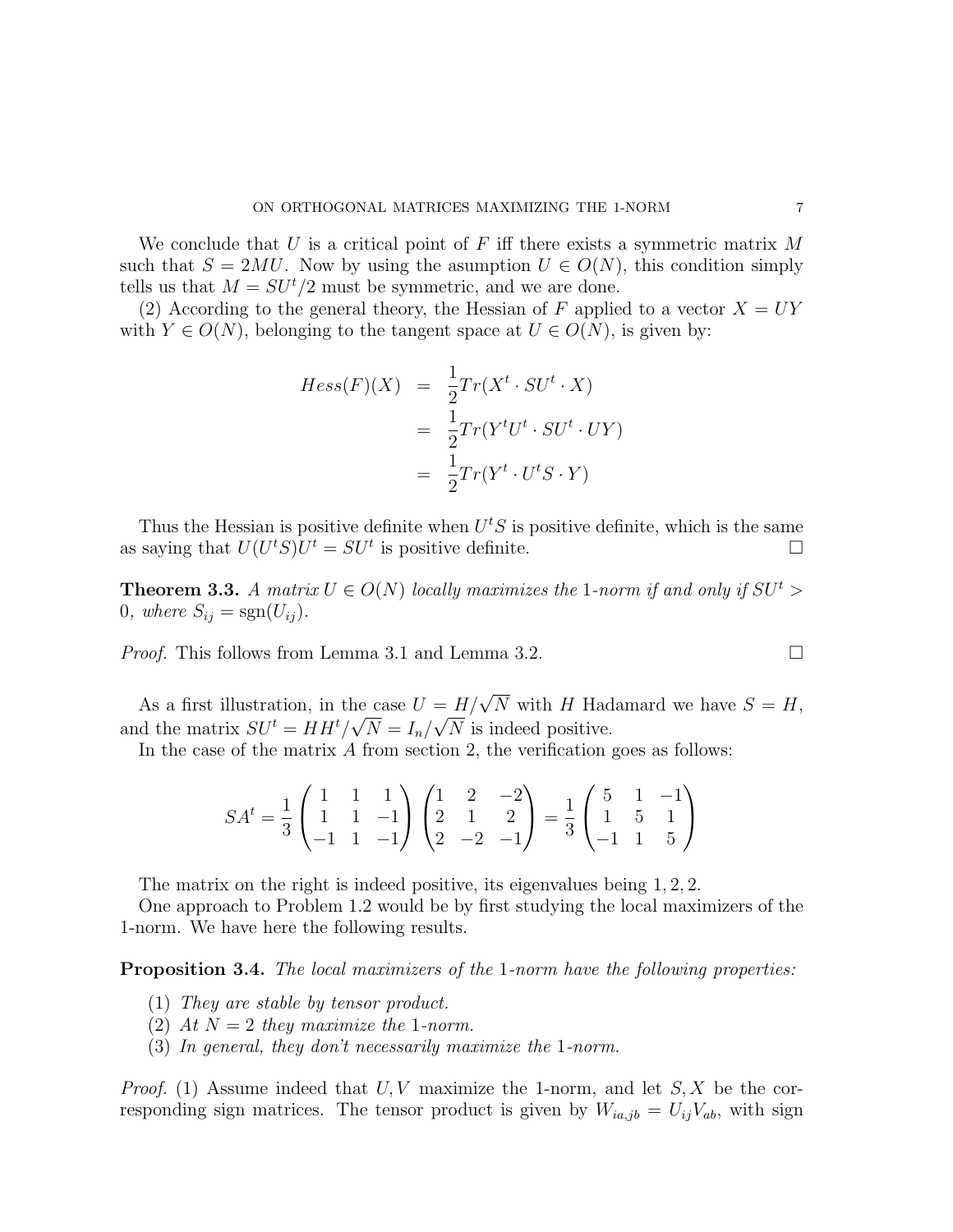matrix  $Y_{ia,jb} = S_{ij}X_{ab}$ , and the result follows from the following computation:

$$
(YWt)ia,jb = \sum_{kc} Y_{ia,kc} Wjb,kc
$$
  
= 
$$
\sum_{kc} S_{ik} X_{ac} U_{jk} V_{bc}
$$
  
= 
$$
\sum_{k} S_{ik} U_{jk} \sum_{c} X_{ac} V_{bc}
$$
  
= 
$$
(SUt)ij (XVt)ab
$$

(2) By using the equivalence relation, we can assume that the matrix is a rotation of angle  $t \in [0, \pi/2]$ . With  $a = \cos t$ ,  $b = \sin t$  we have:

$$
SU^t = \begin{pmatrix} 1 & 1 \\ -1 & 1 \end{pmatrix} \begin{pmatrix} a & -b \\ b & a \end{pmatrix} = \begin{pmatrix} a+b & a-b \\ b-a & a+b \end{pmatrix}
$$

Thus we have  $a = b$ , so  $U = S/\sqrt{2}$ , and S is Hadamard.

(3) Consider indeed the matrix  $U = A \otimes (H/2)$ , where A is the 3 × 3 matrix found in section 2, and H is a  $4 \times 4$  Hadamard matrix. Then U locally maximizes the 1-norm on  $O(12)$ , but is not a multiple of an Hadamard matrix.

The local maximizers don't seem to be stable under more general operations.

One problem is to compute these local maximizers at  $N = 3$ . Observe that, by using the equivalence relation, we can assume that  $U \in O(3)$  has the following sign matrix:

$$
S = \begin{pmatrix} 1 & 1 & 1 \\ 1 & -1 & 1 \\ 1 & 1 & -1 \end{pmatrix}
$$

Equivalently, we can assume that  $U \in SO(3)$  has the following sign matrix:

$$
S = \begin{pmatrix} 1 & 1 & 1 \\ 1 & -1 & \pm 1 \\ 1 & 1 & -1 \end{pmatrix}
$$

So, in principle we have 2 concrete problems over  $SO(3)$  to be solved. However, the computation with the Euler-Rodrigues formula seems to be quite difficult, and we do not have further results in this direction.

## 4. Norm estimates

Our purpose here is to investigate the following quantity:

$$
K_N = \sup_{U \in O(N)} ||U||_1
$$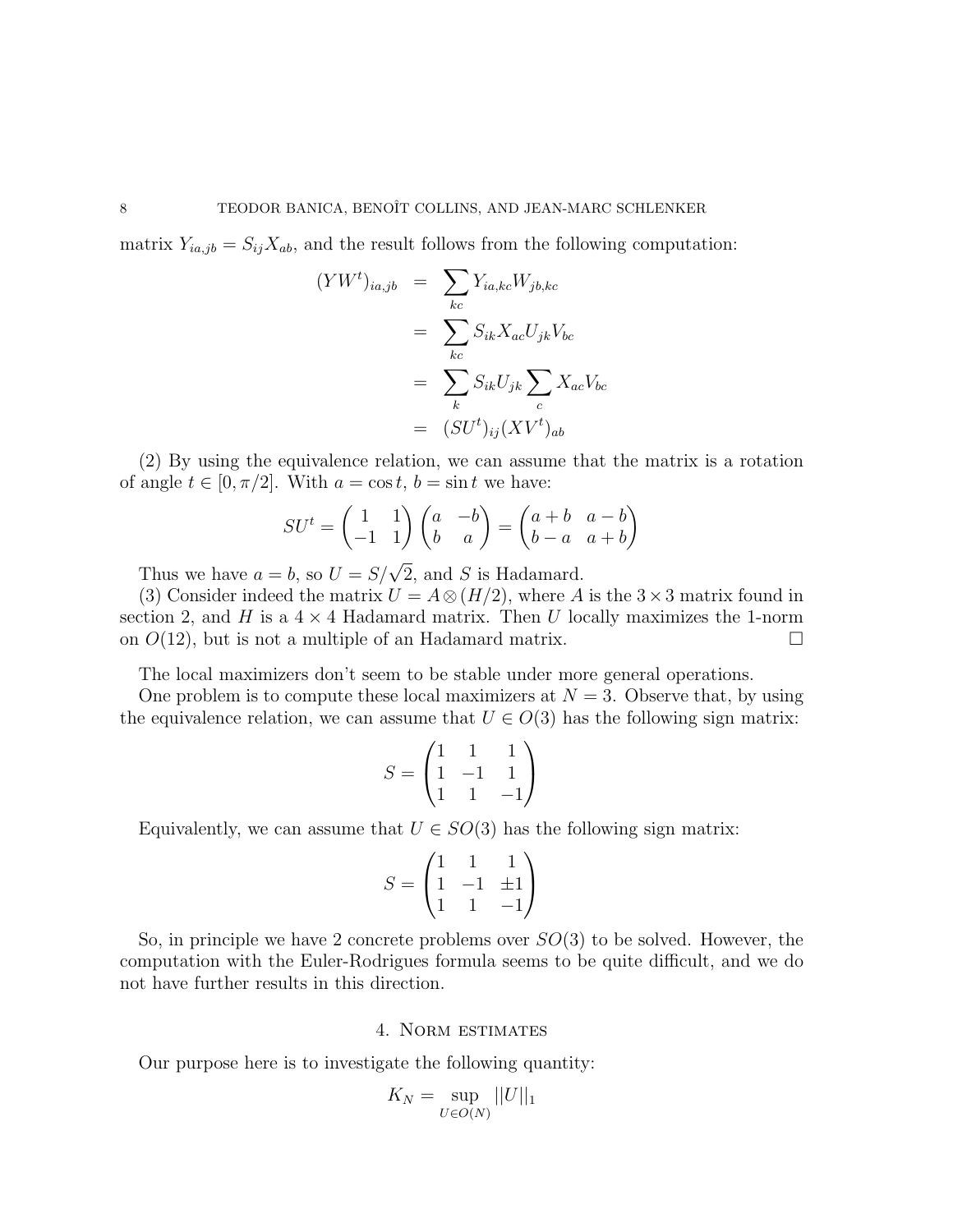The motivation comes from the Hadamard conjecture, because we have  $K_N \leq N$ √  $N,$ with equality if and only if there exists an Hadamard matrix of order N.

We begin our study with the following observation.

**Proposition 4.1.** Assume that the Hadamard conjecture holds. Then we have the **Proposition 4.1.** Assume that the Hadamara con<br>estimate  $K_N \ge (N-4.5)\sqrt{N}$ , valid for any  $N \in \mathbb{N}$ .

Proof. If N is a multiple of 4 we can use an Hadamard matrix, and we are done. In general, we can write  $N = M + k$  with 4|M and  $0 \leq k \leq 3$ , and use an Hadamard matrix of order  $N$ , completed with an identity matrix of order  $k$ . This gives:

$$
K_N \geq M\sqrt{M} + k
$$
  
\n
$$
\geq (N-3)\sqrt{N-3} + 3
$$
  
\n
$$
\geq (N-4.5)\sqrt{N} + 3
$$

Here the last inequality, proved by taking squares, is valid for any  $N \geq 5$ .

Observe that our method can be slightly improved, by using the  $2 \times 2$  and  $3 \times 3$ maximizers of the 1-norm at  $k = 2,3$ . This leads to the following estimate:

$$
K_N \ge (N-3)\sqrt{N-3} + 5
$$

Of course, this won't improve the 4.5 constant in Proposition 4.1.

In the reminder of this section we discuss the following related question, which is of course of great theoretical importance.

# **Problem 4.2.** Which estimates on  $K_N$  imply the Hadamard conjecture?

More precisely, given  $N \in \mathbb{N}$ , we know that we have  $K_N \leq N \sqrt{N}$ N, with equality if and only if the Hadamard conjecture holds at N. The problem is find a good numerical and only if the Hadamard conjecture holds at N. The problem is find a good num<br>bound  $B_N < N\sqrt{N}$  such that  $K_N \geq B_N$  implies the Hadamard conjecture at N.

We present here a straighforward approach to the problem. We use the Cauchy-Schwarz inequality and the basic properties of the 2-norm, that we denote || ||.

**Lemma 4.3.** For any norm one vector  $U \in \mathbb{R}^N$  we have the formula

$$
||U||_1 = \sqrt{N} \left( 1 - \frac{||U - H||^2}{2} \right)
$$

where  $H \in \mathbb{R}^N$  is the vector given by  $H_i = \text{sgn}(U_i)$ √  $N$ .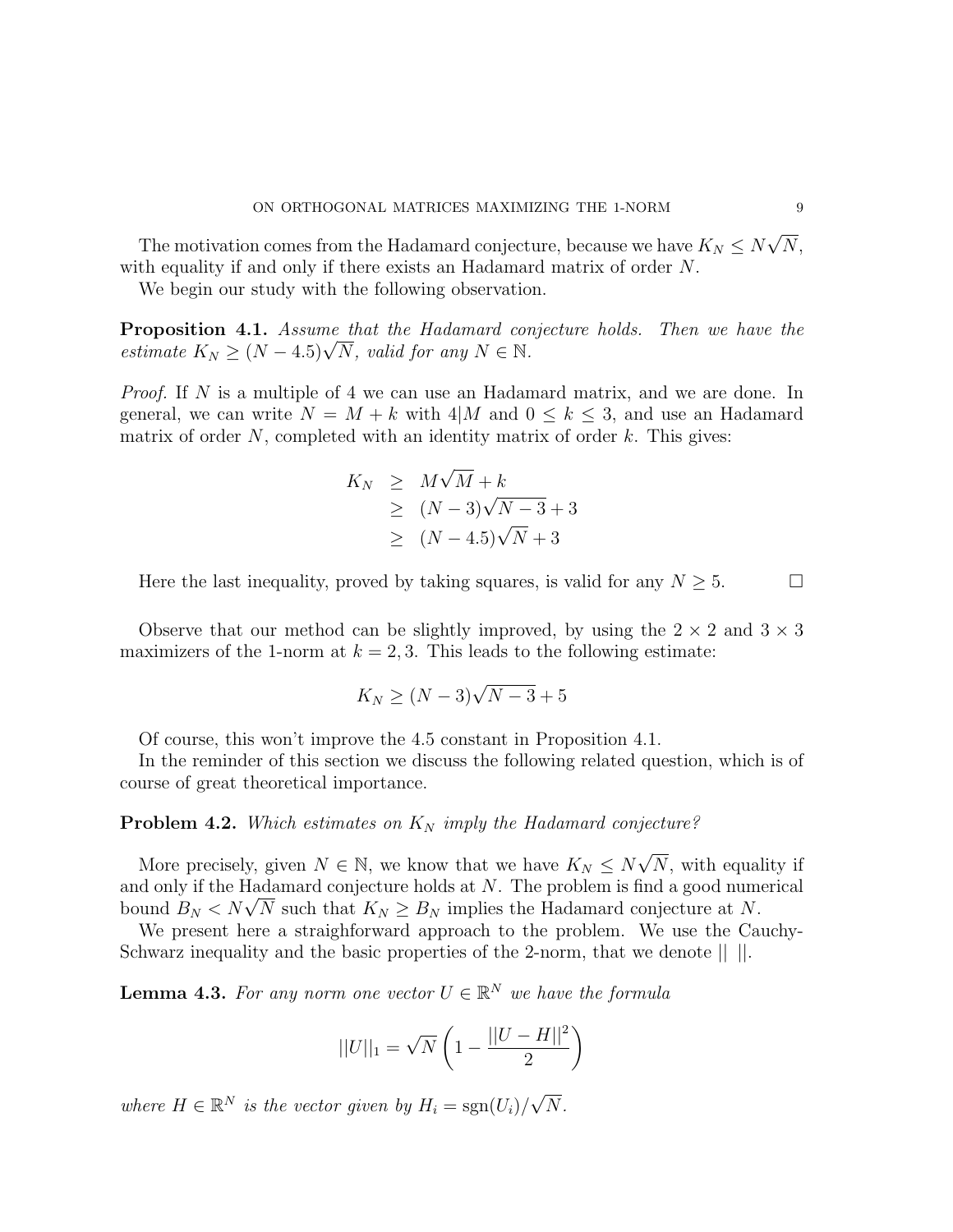Proof. We have:

$$
||U - H||2 = \sum_{i} (U_i - \text{sgn}(U_i) / \sqrt{N})^2
$$
  
= 
$$
\sum_{i} U_i^2 - 2|U_i| / \sqrt{N} + 1/N
$$
  
= 
$$
||U||^2 - 2||U||_1 / \sqrt{N} + 1
$$
  
= 
$$
2 - 2||U||_1 / \sqrt{N}
$$

This gives the result.

**Lemma 4.4.** Let N be even, and  $U \in O(N)$  be such that  $H = S/\sqrt{N}$  is not Hadamard, where  $S_{ij} = \text{sgn}(U_{ij})$ . Then  $||U||_1 \leq N$ √  $N - 1/(N)$  $\iota$ <sub>∪</sub>  $N).$ 

*Proof.* Since H is not Hadamard, this matrix has two distinct rows  $H_1, H_2$  which are not orthogonal. Since N is even, we must have  $| < H_1, H_2 > | \geq 2/N$ . We get:

$$
||U_1 - H_1|| + ||U_2 - H_2|| \geq | < U_1 - H_1, H_2 > | + | < U_2 - H_2, U_1 > |
$$
\n
$$
\geq | < U_1 - H_1, H_2 > + < U_2 - H_2, U_1 > |
$$
\n
$$
= | < U_2, U_1 > - < H_1, H_2 > |
$$
\n
$$
= | < H_1, H_2 > |
$$
\n
$$
\geq 2/N
$$

Now by applying Lemma 4.3 to  $U_1, U_2$ , we get:

$$
||U_1||_1 + ||U_2||_1 = \sqrt{N} \left( 2 - \frac{||U_1 - H_1||^2 + ||U_2 - H_2||^2}{2} \right)
$$
  
\n
$$
\leq \sqrt{N} \left( 2 - \left( \frac{||U_1 - H_1|| + ||U_2 - H_2||}{2} \right)^2 \right)
$$
  
\n
$$
\leq \sqrt{N} \left( 2 - \frac{1}{N^2} \right)
$$
  
\n
$$
= 2\sqrt{N} - \frac{1}{N\sqrt{N}}
$$

By adding to this inequality the 1-norms of the remaining  $N-2$  rows, all bounded By adding to this inequality the 1-norms of the remaining  $N - 2$  rows, all bounded<br>from above by  $\sqrt{N}$ , we obtain the result.

**Theorem 4.5.** If N is even and  $K_N \geq N$ √  $N-1/(N$ √ N), the Hadamard conjecture holds at N.

*Proof.* If the Hadamard conjecture doesn't hold at  $N$ , then the assumption of Lemma 4.4 is satisfied for any  $U \in O(N)$ , and this gives the result.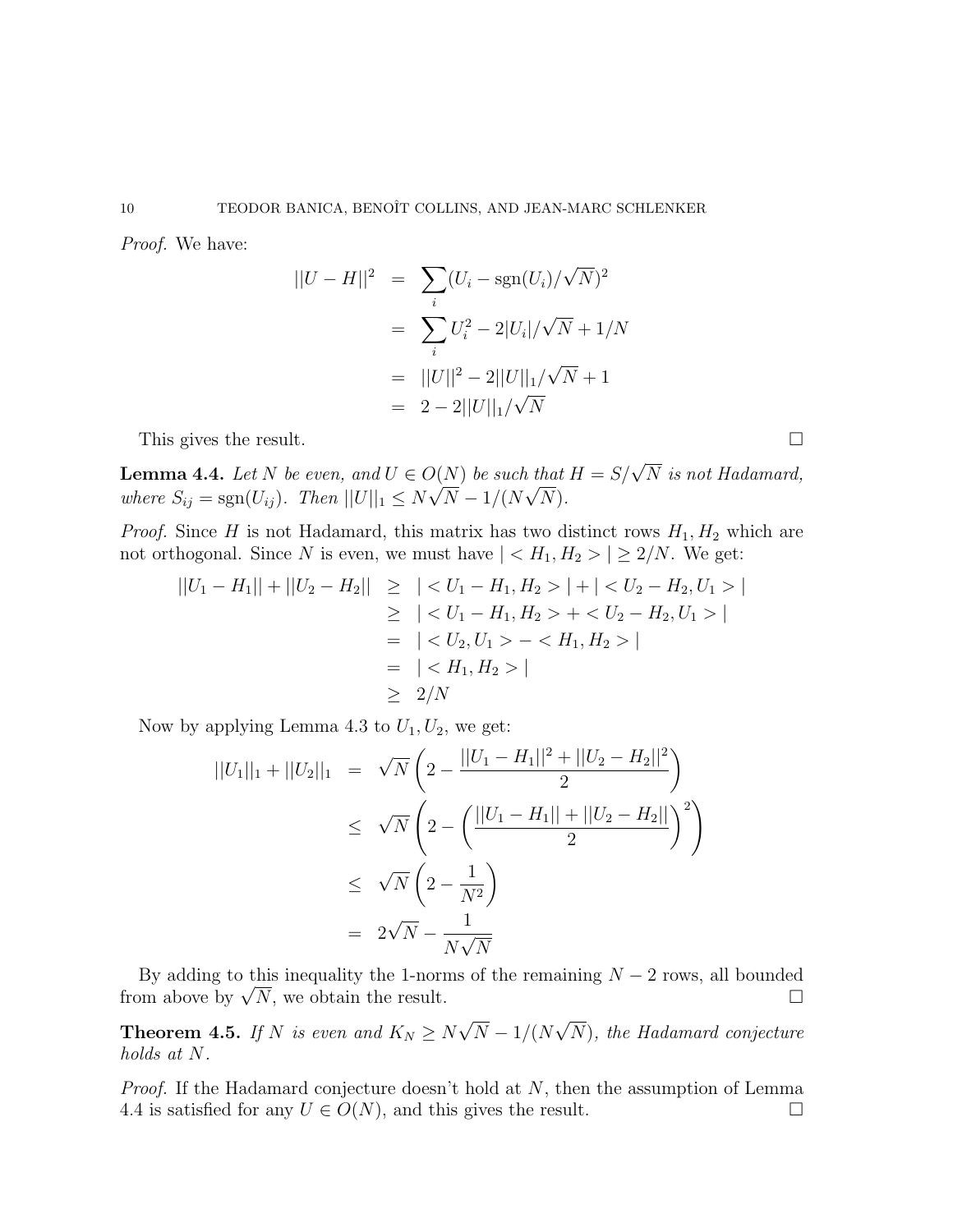In principle the above estimate can be slightly improved, by using the fact that the local maximizers of the 1-norm satisfy the condition  $SU<sup>t</sup> > 0$ , coming from Theorem 3.3. However, there is probably very small room for improvements, for instance because at  $N = 3$  we have  $N\sqrt{N-1/(N\sqrt{N})} = 5.003...$ , which is very close to  $K_3 = 5$ .

## 5. Spherical integrals

As explained in the introduction, the systematic study of  $K_N$  can be done by computing certain integrals on  $O(N)$ , corresponding to the moments of the 1-norm.

In this section we compute the simplest such integral, namely the average of the 1norm. This will lead to the estimate  $K_N \geq 0.797N\sqrt{N}$ , mentioned in the introduction.

We denote by  $S^{N-1} \subset \mathbb{R}^N$  the usual sphere, with coordinates  $x_1, \ldots, x_N$ , and taken with the uniform measure of mass 1.

We use the notation  $m!! = (m-1)(m-3)(m-5)...$ , with the product ending at 2 if  $m$  is odd, and ending at 1 if  $m$  is even.

**Lemma 5.1.** For any  $k_1, \ldots, k_p \in \mathbb{N}$  we have

$$
\int_{S^{N-1}} \left| x_1^{k_1} \dots x_p^{k_p} \right| \, dx = \left( \frac{2}{\pi} \right)^{\Sigma(k_1, \dots, k_p)} \frac{(N-1)! |k_1|! \dots k_p!}{(N + \Sigma k_i - 1)!}
$$

with  $\Sigma = [odds/2]$  if N is odd and  $\Sigma = [(odds + 1)/2]$  if N is even, where "odds" denotes the number of odd numbers in the sequence  $k_1, \ldots, k_p$ .

*Proof.* We use the following notation:  $\delta(a, b) = 0$  if both a, b are even, and  $\delta(a, b) = 1$ if not. Observe that we have  $\delta(a, b) = [(\text{odds}(a, b) + 1)/2].$ 

As a first observation, the result holds indeed at  $N = 2$ , due to the following wellknown formula:

$$
\frac{2}{\pi} \int_0^{\pi/2} \cos^p t \sin^q t \, dt = \left(\frac{2}{\pi}\right)^{\delta(p,q)} \frac{p!!q!!}{(p+q+1)!!}
$$

Let us discuss now that general case. According to the general theory, the integral in the statement can be written in spherical coordinates, as follows:

$$
I = \frac{2^N}{V} \int_0^{\pi/2} \dots \int_0^{\pi/2} x_1^{k_1} \dots x_N^{k_N} J \, dt_1 \dots dt_{N-1}
$$

Here V is the volume of the sphere,  $J$  is the Jacobian, and the  $2^N$  factor comes from the restriction to the  $1/2^N$  part of the sphere where all the coordinates are positive.

The normalization constant in front of the integral is:

$$
\frac{2^{N}}{V} = \frac{2^{N}}{N\pi^{N/2}} \cdot \Gamma\left(\frac{N}{2} + 1\right) = \left(\frac{2}{\pi}\right)^{[N/2]} (N - 1)!!
$$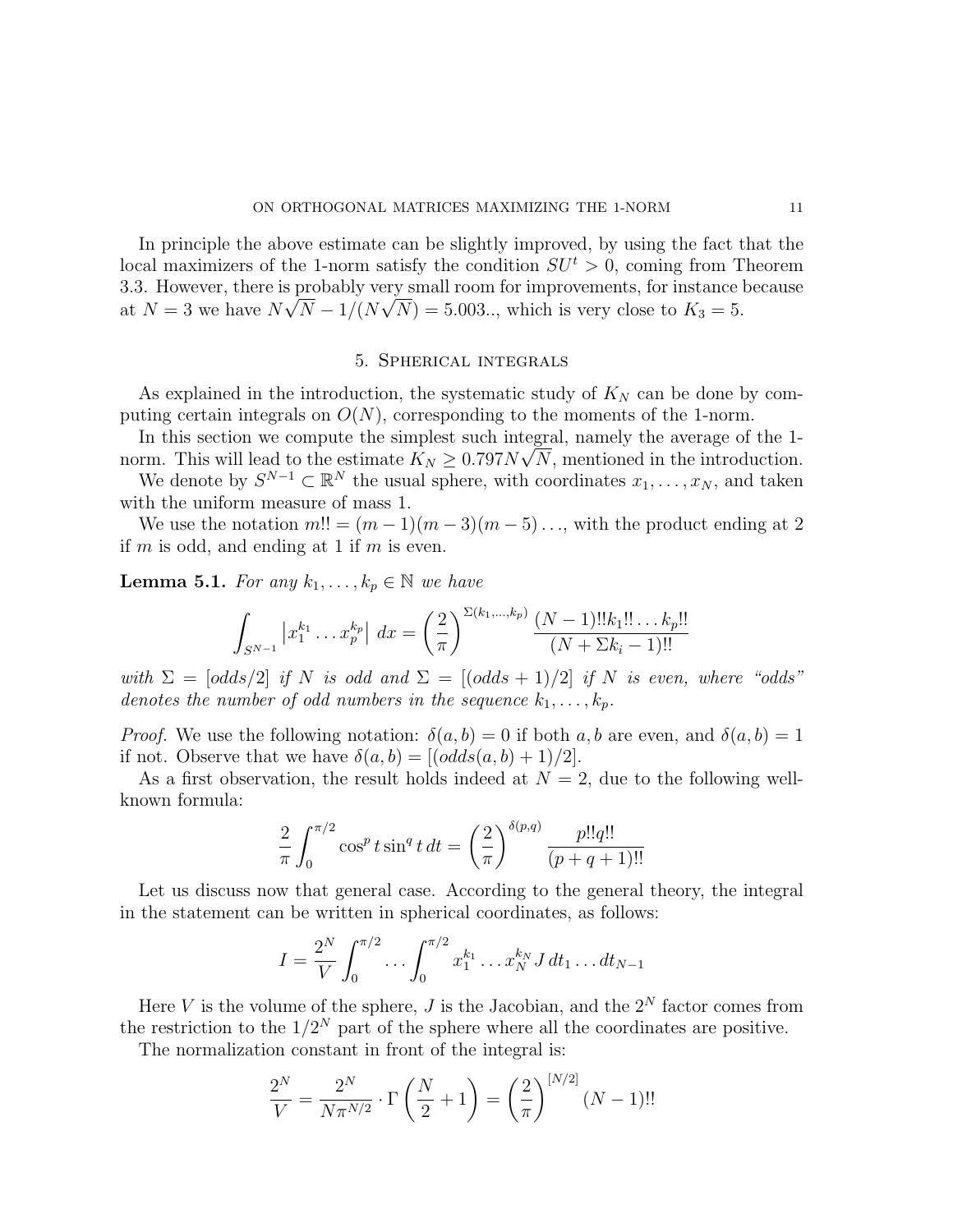As for the unnormalized integral, this is given by:

$$
I' = \int_0^{\pi/2} \dots \int_0^{\pi/2} \qquad (\cos t_1)^{k_1}
$$
  
\n
$$
(\sin t_1 \cos t_2)^{k_2}
$$
  
\n
$$
\dots
$$
  
\n
$$
(\sin t_1 \sin t_2 \dots \sin t_{N-2} \cos t_{N-1})^{k_{N-1}}
$$
  
\n
$$
(\sin t_1 \sin t_2 \dots \sin t_{N-2} \sin t_{N-1})^{k_N}
$$
  
\n
$$
\sin^{N-2} t_1 \sin^{N-3} t_2 \dots \sin^2 t_{N-3} \sin t_{N-2}
$$
  
\n
$$
dt_1 \dots dt_{N-1}
$$

By rearranging the terms, we get:

$$
I' = \int_0^{\pi/2} \cos^{k_1} t_1 \sin^{k_2 + \dots + k_N + N - 2} t_1 dt_1
$$
  

$$
\int_0^{\pi/2} \cos^{k_2} t_2 \sin^{k_3 + \dots + k_N + N - 3} t_2 dt_2
$$
  

$$
\int_0^{\pi/2} \cos^{k_{N-2}} t_{N-2} \sin^{k_{N-1} + k_N + 1} t_{N-2} dt_{N-2}
$$
  

$$
\int_0^{\pi/2} \cos^{k_{N-1}} t_{N-1} \sin^{k_N} t_{N-1} dt_{N-1}
$$

Now by using the formula at  $N = 2$ , we get:

$$
I' = \frac{\pi}{2} \cdot \frac{k_1!!(k_2 + \ldots + k_N + N - 2)!!}{(k_1 + \ldots + k_N + N - 1)!!} \left(\frac{2}{\pi}\right)^{\delta(k_1, k_2 + \ldots + k_N + N - 2)}
$$

$$
\frac{\pi}{2} \cdot \frac{k_2!!(k_3 + \ldots + k_N + N - 3)!!}{(k_2 + \ldots + k_N + N - 2)!!} \left(\frac{2}{\pi}\right)^{\delta(k_2, k_3 + \ldots + k_N + N - 3)}
$$

$$
\frac{\pi}{2} \cdot \frac{k_{N-2}!!(k_{N-1} + k_N + 1)!!}{(k_{N-2} + k_{N-1} + k_N + 2)!!} \left(\frac{2}{\pi}\right)^{\delta(k_{N-2}, k_{N-1} + k_N + 1)}
$$

$$
\frac{\pi}{2} \cdot \frac{k_{N-1}!!k_N!!}{(k_{N-1} + k_N + 1)!!} \left(\frac{2}{\pi}\right)^{\delta(k_{N-1}, k_N)}
$$

In this expression most of the factorials cancel, and the  $\delta$  exponents on the right sum up to the following number:

$$
\Delta(k_1,\ldots,k_N) = \sum_{i=1}^{N-1} \delta(k_i,k_{i+1}+\ldots+k_N+N-i-1)
$$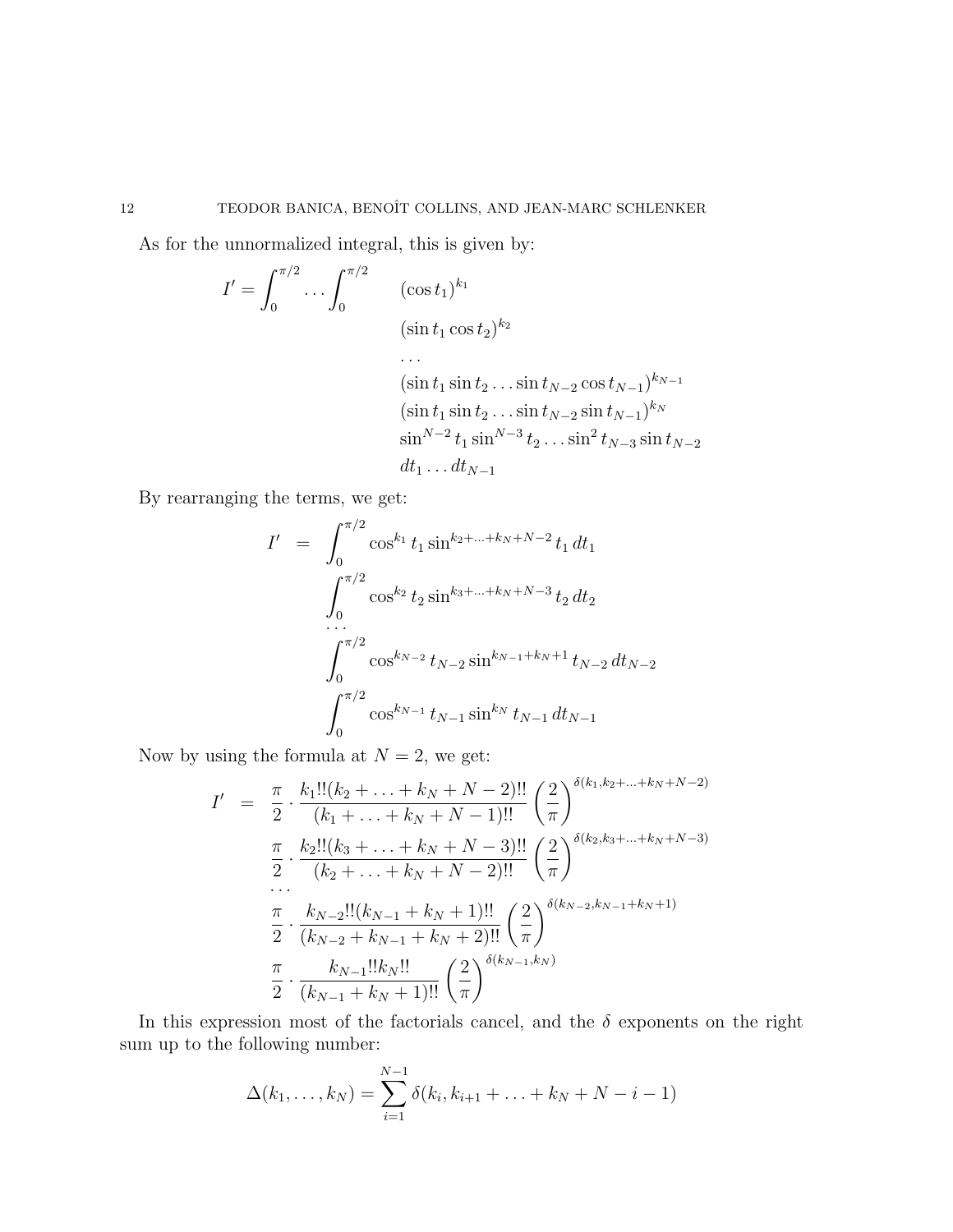In other words, with this notation, the above formula reads:

$$
I' = \left(\frac{\pi}{2}\right)^{N-1} \frac{k_1!!k_2!! \dots k_N!!}{(k_1 + \dots + k_N + N - 1)!!} \left(\frac{2}{\pi}\right)^{\Delta(k_1, \dots, k_N)}
$$
  

$$
= \left(\frac{2}{\pi}\right)^{\Delta(k_1, \dots, k_N) - N + 1} \frac{k_1!!k_2!! \dots k_N!!}{(k_1 + \dots + k_N + N - 1)!!}
$$
  

$$
= \left(\frac{2}{\pi}\right)^{\Sigma(k_1, \dots, k_N) - [N/2]} \frac{k_1!!k_2!! \dots k_N!!}{(k_1 + \dots + k_N + N - 1)!!}
$$

Here the formula relating  $\Delta$  to  $\Sigma$  follows from a number of simple observations, the first of which is the following one: due to obvious parity reasons, the sequence of  $\delta$ numbers appearing in the definition of  $\Delta$  cannot contain two consecutive zeroes.

Together with  $I = (2^N/V)I'$ , this gives the formula in the statement.

As a first observation, the exponent  $\Sigma$  appearing in the statement of Lemma 5.1 can be written as well in the following compact form:

$$
\Sigma(k_1,\ldots,k_p) = \left[\frac{N+odds+1}{2}\right] - \left[\frac{N+1}{2}\right]
$$

However, for concrete applications, the writing in Lemma 5.1 is more convenient.

**Theorem 5.2.** With  $N \to \infty$  we have  $K_N \geq \sqrt{2/\pi} \cdot N$ √ N.

*Proof.* We use the well-known fact that the row slices of  $O(N)$  are all isomorphic to the sphere  $S^{N-1}$ , with the restriction of the Haar measure of  $O(N)$  corresponding in this way to the uniform measure on  $S^{N-1}$ . Together with a standard symmetry argument, this shows that the average of the 1-norm on  $O(N)$  is given by:

$$
\int_{O(N)} ||U||_1 dU = \sum_{ij} \int_{O(N)} |U_{ij}| dU
$$

$$
= N^2 \int_{O(N)} |U_{11}| dU
$$

$$
= N^2 \int_{S^{N-1}} |x_1| dx
$$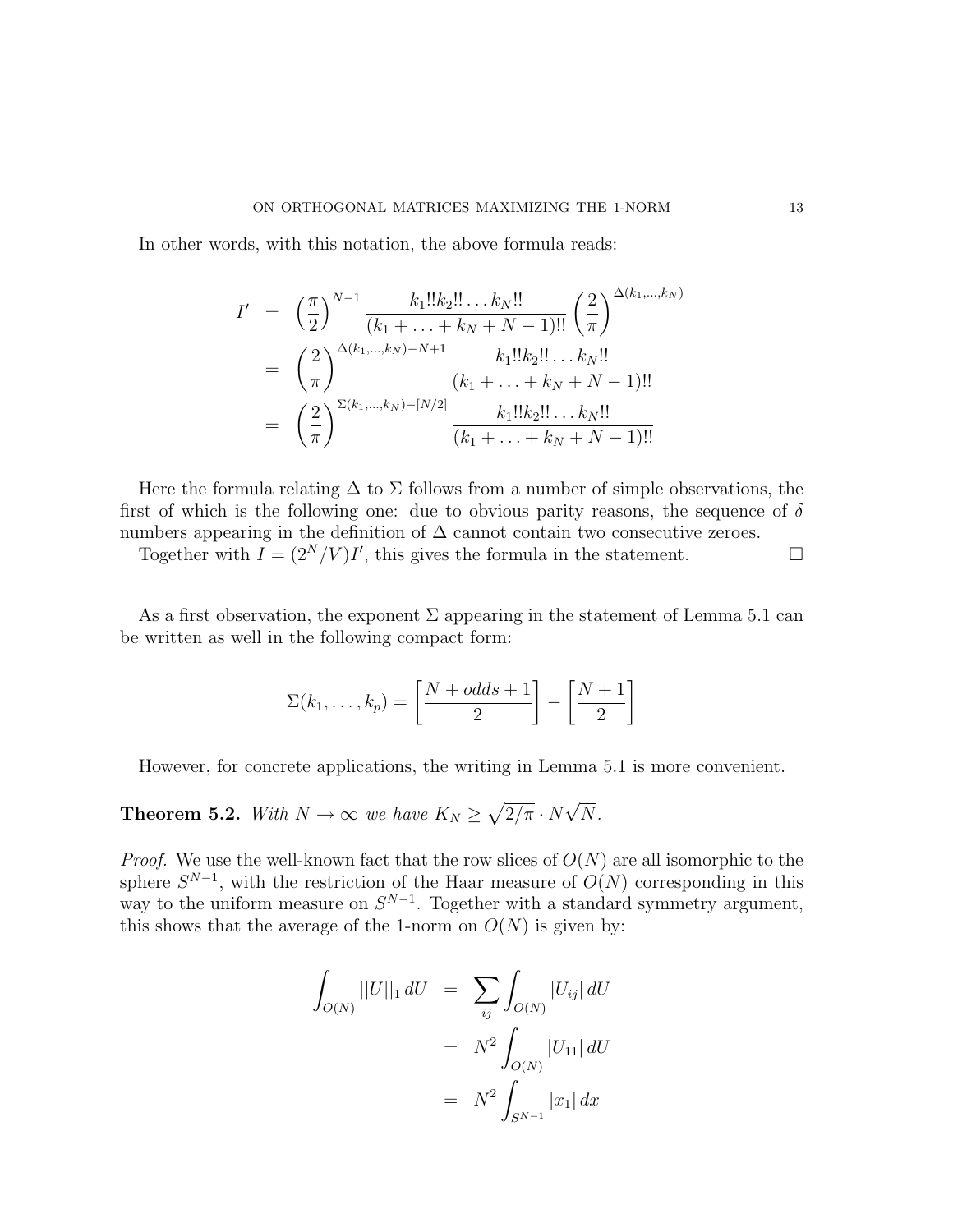We denote by  $I$  the integral on the right. According to Lemma 5.1, we have:

$$
I = \left(\frac{2}{\pi}\right)^{\Sigma(1)} \frac{(N-1)!!}{N!!}
$$
  
= 
$$
\begin{cases} \frac{2}{\pi} \cdot \frac{2.4.6 \dots (N-2)}{3.5.7 \dots (N-1)} & (N \text{ even}) \\ 1 \cdot \frac{3.5.7 \dots (N-2)}{2.4.6 \dots (N-1)} & (N \text{ odd}) \end{cases}
$$
  
= 
$$
\begin{cases} \frac{4^M}{\pi M} \begin{pmatrix} 2M \\ M \end{pmatrix}^{-1} & (N = 2M) \\ 4^{-M} \begin{pmatrix} 2M \\ M \end{pmatrix} & (N = 2M + 1) \end{cases}
$$

Now by using the Stirling formula, we get:

$$
I \simeq \begin{cases} \frac{4^M}{\pi M} \cdot \frac{\sqrt{\pi M}}{4^M} & (N = 2M) \\ 4^{-M} \cdot \frac{4^M}{\sqrt{\pi M}} & (N = 2M + 1) \\ \frac{1}{\sqrt{\pi M}} & (N = 2M) \\ \frac{1}{\sqrt{\pi M}} & (N = 2M + 1) \\ \simeq \sqrt{\frac{2}{\pi N}} \end{cases}
$$

Thus the average of the 1-norm is asymptotically equal to  $\sqrt{2/\pi} \cdot N$ √ N. Now since the maximum of the 1-norm is greater than its average, we get the result.  $\hfill \Box$ 

Observe that the constant appearing in the above statement is  $\sqrt{2/\pi} = 0.797...$ Thus the above result justifes the last row of the table in the introduction.

## 6. Higher moments

In order to find better estimates on  $K_N$ , the problem is to compute the higher moments of the 1-norm, given by:

$$
I_k = \int_{O(N)} ||U||_1^k dU
$$

In general, this is a quite delicate problem. As an illustration for the potential difficulties appearing here, let us work out the case of the second moment.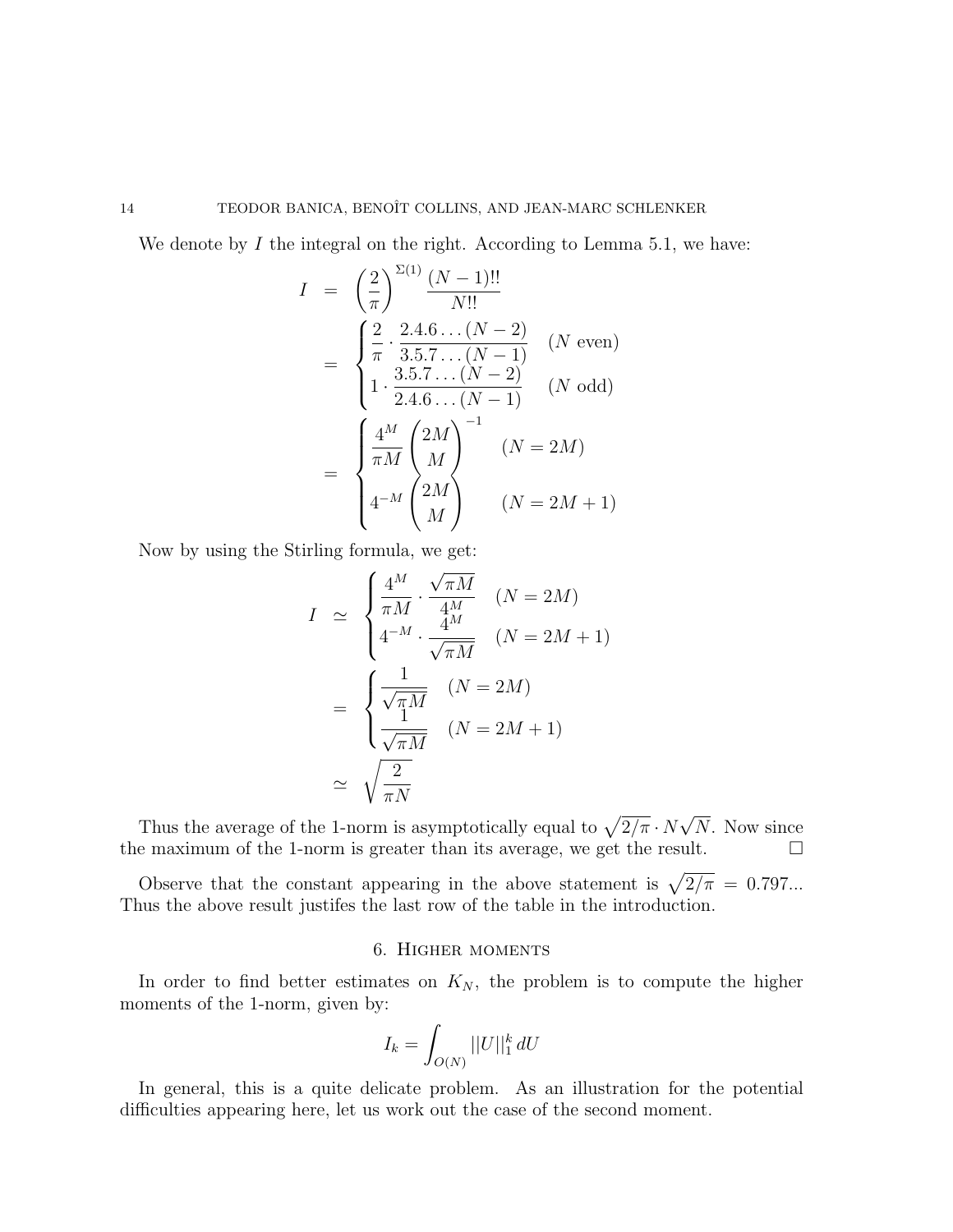**Theorem 6.1.** With  $N \to \infty$  we have  $I_2 \geq (1 + 4/\pi)N^2$ .

*Proof.* We use Lemma 5.1 for the spherical part, and the inequality  $|U_{11}U_{22}| \ge U_{11}^2U_{22}^2$ together with the Weingarten formula in [\[2\]](#page-16-6) for the non-spherical part. We get:

$$
I_2 = N^2 \int_{O(N)} U_{11}^2 dU + 2N^2 (N - 1) \int_{O(N)} |U_{11} U_{12}| dU + N^2 (N - 1)^2 \int_{O(N)} |U_{11} U_{22}| dU
$$
  
\n
$$
\geq N^2 \int_{S^{N-1}} x_1^2 dx + 2N^2 (N - 1) \int_{S^{N-1}} |x_1 x_2| dx + N^2 (N - 1)^2 \int_{O(N)} U_{11}^2 U_{22}^2 dU
$$
  
\n
$$
= N^2 \cdot \frac{1}{N} + 2N^2 (N - 1) \cdot \frac{2}{\pi} \cdot \frac{1}{N} + N^2 (N - 1)^2 \cdot \frac{N + 1}{(N - 1)N(N + 2)}
$$

This gives the estimate in the statement.

The above proof makes it clear that the complexity of the computation basically grows exponentially with  $k$ . The point, however, is that some simplifications should appear in the limit  $k \to \infty$ , which corresponds to the key computation.

It is beyond the purposes of this paper to further develop this point of view. Observe however that the  $k \to \infty$  simplifications expected to appear would not be part of the usual Weingarten philosophy [\[8\]](#page-16-7), which roughly states that some remarkable simplifications appear in the limit  $N \to \infty$ . However, in order to approach the asymptotic Hadamard conjecture via the present analytic techniques, both  $k \to \infty$  and  $N \to \infty$ methods and simplifications are probably needed. There seems to be a lot of work to be done here, and we intend to clarify a bit the situation in our next paper [\[1\]](#page-16-4).

## 7. Generalizations

We would like to point out here that some useful, alternative approaches to the problem might come from the use of the *p*-norm, with  $p \neq 2$  arbitrary.

The p-norm of a square matrix  $U \in M_N(\mathbb{R})$  is given by:

$$
||U||_p = \left(\sum_{ij=1}^N |U_{ij}|^p\right)^{1/p}
$$

We have the following result, generalizing Proposition 1.1.

**Proposition 7.1.** Let  $U \in O(N)$ , and  $p \in [1, \infty]$ .

- (1) If  $p < 2$  then  $||U||_p \leq N^{2/p-1/2}$ , with equality iff  $H =$ √ NU is Hadamard.  $\mathsf{v}_{\scriptscriptstyle j}$
- (2) If  $p > 2$  then  $||U||_p \ge N^{2/p-1/2}$ , with equality iff  $H =$ NU is Hadamard.

*Proof.* We use the Hölder inequality, and the equality  $||U||_2 =$ √ N.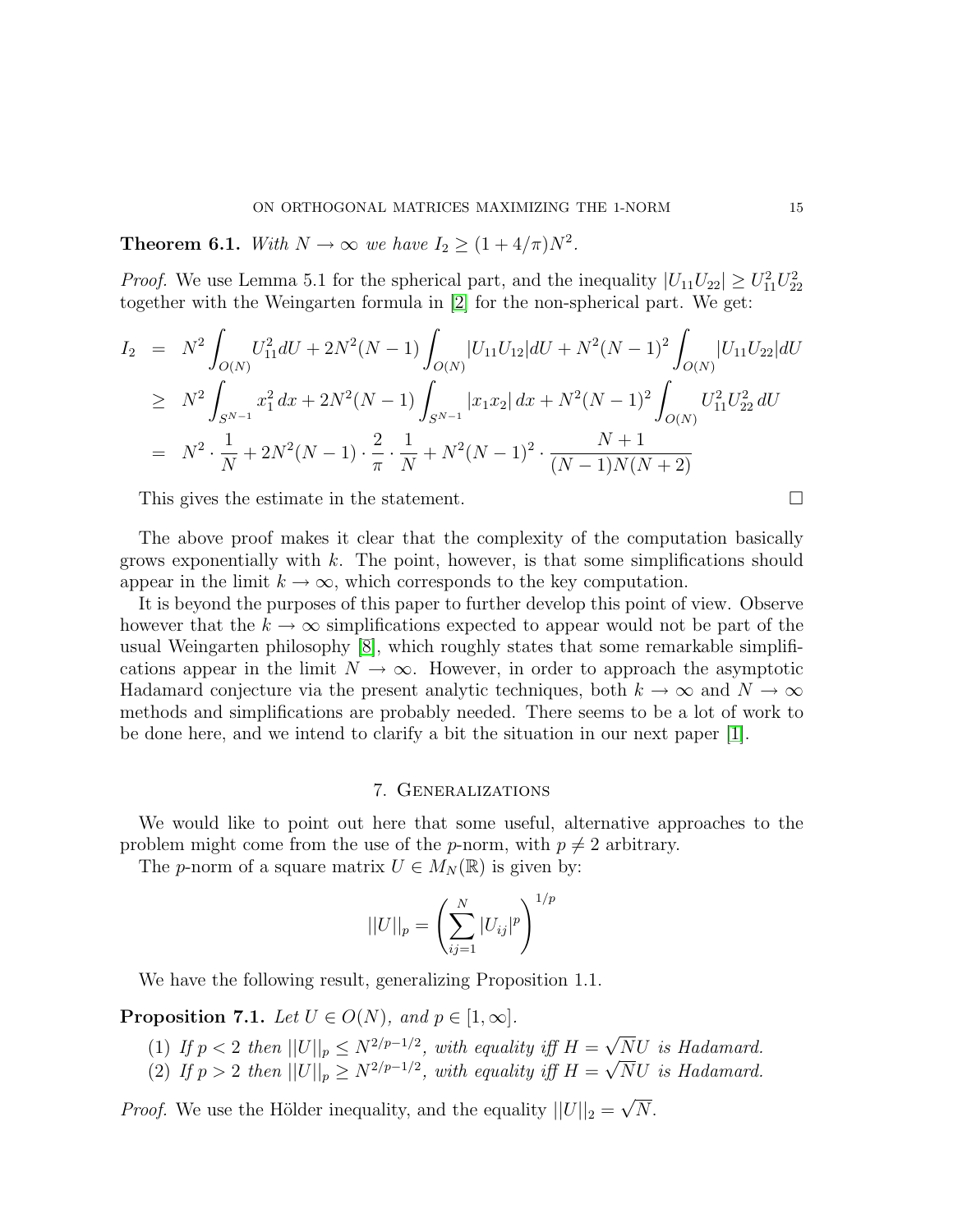(1) In the case  $p < 2$ , the estimate follows from:

$$
\sum_{ij=1}^{N} 1 \cdot |U_{ij}|^p \le \left(\sum_{ij=1}^{N} 1^{2/(2-p)}\right)^{1-p/2} \left(\sum_{ij=1}^{N} (|U_{ij}|^p)^{2/p}\right)^{p/2}
$$

(2) In the case  $p > 2$ , the estimate follows from:

$$
\sum_{ij=1}^{N} 1 \cdot U_{ij}^2 \le \left(\sum_{ij=1}^{N} 1^{p/(p-2)}\right)^{1-2/p} \left(\sum_{ij=1}^{N} (U_{ij}^2)^{p/2}\right)^{2/p}
$$

In both cases the equality holds when all the numbers  $|U_{ij}|$  are proportional, and we conclude that we have equality if and only if  $|U_{ij}| = 1/\sqrt{N}$ , as stated.

Observe that at  $p = 1$ , we recover indeed Proposition 1.1. Observe also that at  $p = 4$ Observe that at  $p = 1$ , we recover indeed Proposition 1.1. Observe als<br>we get that  $||U||_4 \ge 1$ , with equality if and only if  $\sqrt{N}U$  is Hadamard.

The various problems discussed in this paper make sense for any  $p \neq 2$ .

**Problem 7.2.** For  $N > 2$  not multiple of 4, what are the matrices  $U \in O(N)$  which maximize the p-norm  $(p < 2)$ , or minimize the p-norm  $(p > 2)$ ?

In addition, it is not clear what happens with the local or global maximizers or minimizers of the *p*-norm, when N is fixed and  $p \neq 2$  varies.

## 8. Concluding remarks

We have seen in this paper that the Hadamard conjecture suggests the study of the p-norm on  $O(N)$ . The key quantity to be computed is the supremum of the norm:

$$
K_N = \sup_{U \in O(N)} \left( \sum_{ij=1}^{N} |U_{ij}|^p \right)^{1/p}
$$

Moreover, we have seen that there is a natural analytic approach to the approximate computation of  $K_N$ , based on the study of the following integral:

$$
I_k = \int_{O(N)} \left(\sum_{ij=1}^N |U_{ij}|^p\right)^{k/p} dU
$$

The exponent  $p = 1$ , used in this paper, seems to be the most adapted for the general study of the norm, and notably for the computation of the local maximizers. For integral computations the exponent  $p = 4$  seems to be adapted as well.

Some further advances should come via a combination of the various  $p = 1$  and  $p = 4$ techniques. We intend to come back to these questions in a forthcoming paper [\[1\]](#page-16-4).